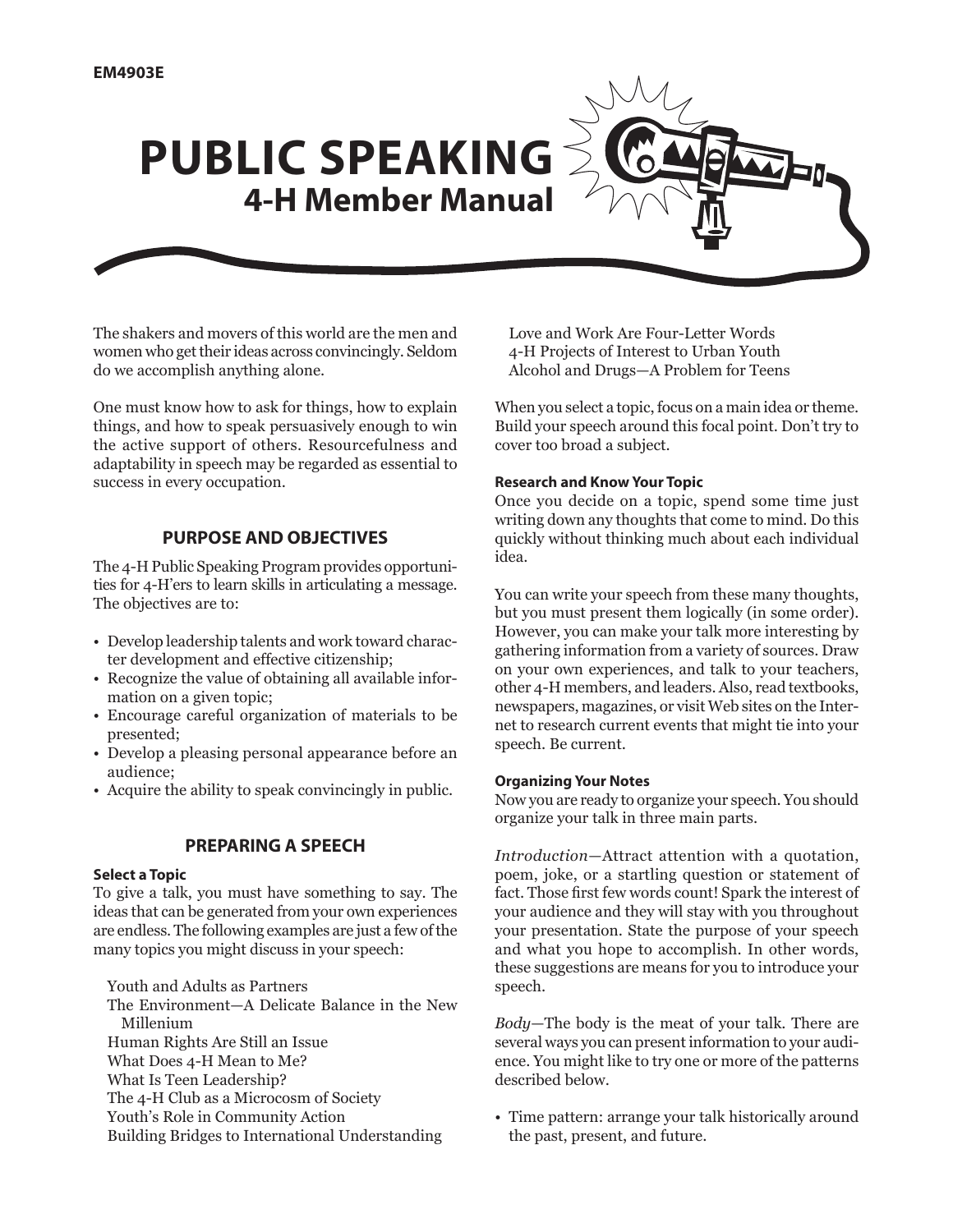- Space sequence: arrange your talk geographically. For example, you might be interested in water pollution, and could trace it from its source as it moves downstream.
- Problem-effect-solution: this approach is very effective in speeches because your experiences tend to fall into these categories. For example, the oven was too hot, the biscuits burned, so the biscuits were fed to the birds. Arrange your talk by stating a problem, describing its effects, and suggesting ways to solve it.
- Narrative sequence: in simple terms, tell your story from beginning to end

Remember—it's your story, so be sure to put yourself into it.

#### **Conclusions**

In your conclusion, briefly summarize your main points and appeal for specific action if that is the intent of your speech. This is your final opportunity to reach your audience, so make it count!

Here are a few tips for ending your speech.

- Never talk about stopping. Stop!
- Always stop while your audience still wants you to continue.
- Close with the idea you most want remembered.
- One good way to end is to summarize the main points. Another good technique is to pay your audience a sincere compliment. Still another method is to leave your audience laughing or smiling.

# **Writing Your Speech**

Every speaker uses some type of written format for his or her speech. The most common questions are: "Should I write out my entire speech and memorize it?" "Should I use an outline of my most important points?" "Should I read my speech?"

All these techniques are used by professional speakers. Each has its good points and each has certain disadvantages. Ideally, you should know your subject well enough so you don't need notes, yet not have it memorized. Memorizing a speech is like building a fence around yourself because, often, all you know about your topic is what you have learned by memory. Try various techniques and select the best method for you.

Some speakers use a complete outline. If you do this, write some subpoints under each main point. Indicate under each heading which facts or examples you will use. Outline your introduction and conclusion in the same way.

Some people like to write out just the important parts of a talk, but do not memorize them. This is a good background preparation for developing main points, transitions, and conclusions. If you use this method, you will find brief notes are helpful for practicing aloud.

Other speakers prefer to organize their thoughts, but find they can best choose their words when they are actually speaking. They start with an outline and talk it through many times, trying out different ways of developing the ideas.

Practice your speech at home in front of your family and friends. It is usually a good idea to also practice in front of a mirror so that you can see your expressions and mannerisms, and whether they add or detract from your speech. Or, you might have someone video tape your presentation, so you can see where you need improvement. Then, when you are ready for the public, a 4-H club meeting is a good place to start.

# **Tips on Delivering Your Speech**

There is no "right" or "best" way to speak, except to be yourself and to show you are interested in your topic. It is only when you are natural that you communicate your real self—and all speeches need the personality you can give them.

Here are some suggestions to help you be at your best when you give your speech.

- Get plenty of rest before you meet your audience. Do not eat much before you speak—this can keep the butterflies in your stomach from bothering you too much.
- If you are nervous, breathe deeply and slowly several times just before you are introduced. Relax your arms, legs, and body as much as possible.
- When you are introduced, walk briskly to the lectern, smile, and look at the audience as though you are glad to be there.
- Stand tall—don't lean on the table, podium, or lectern.
- Be confident from the beginning—first impressions are important. Be sure you speak loudly enough to be heard by all.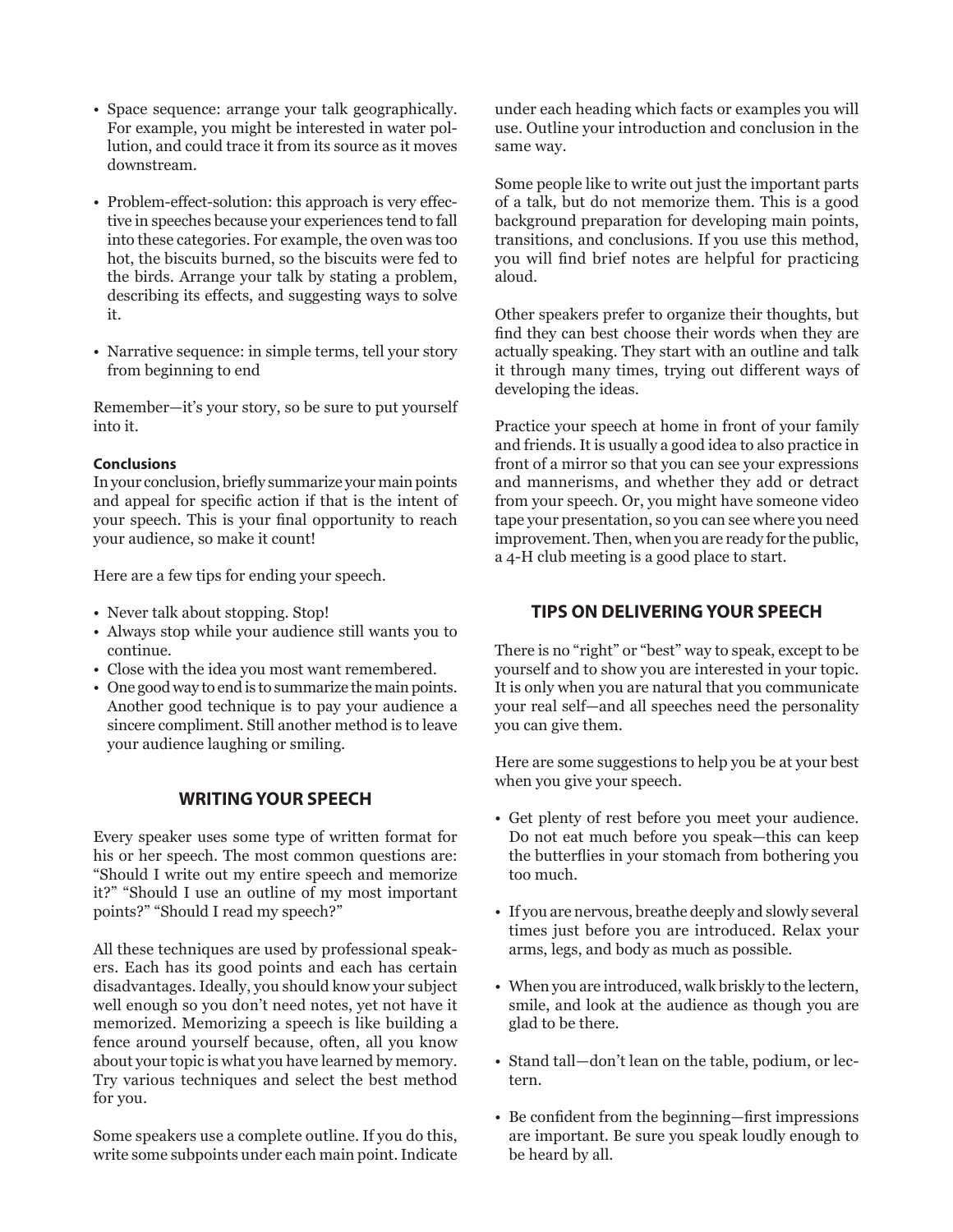- Use gestures only when they are natural to you. If you normally use your hands when you talk, use them when you give a speech. If not, don't try to act for the audience. It can make you uncomfortable and sometimes can make you look ridiculous.
- Look at your audience as much as possible. Glance around the room so all of your audience feels you have seen them sometime during the talk.

In 4-H you learn by doing—and you only learn how to give a speech in public by doing. To always "Make the Best Better," have your 4-H leader, teen leader, teacher, parents, or friends rate your speech using the checksheet at the end of this publication. This sheet is very similar to the one used in public speaking contests.

Always remember one thing—RELAX—everyone is rooting for you!

## **Where To Give Your Speech**

Spreading the 4-H message is one of your most important assignments as a speaker. You might give your speech in school, to your project group, in front of a local 4-H club, in a public speaking contest, or to a local organization. There are many service clubs and community groups that welcome 4-H speakers. When you speak before such groups, remember to thank them for inviting you.

#### **Reports**

Committee reports and reports of meetings or events should be brief, usually not over three minutes. Still briefer reports are in order if the meeting agenda is lengthy. Complete reports should be presented in writing and distributed after you have read the report to the group. (Distributing the report before you speak will have the audience reading it instead of listening to you.)

#### **Introductions**

Introduce the speaker by first and last names and affiliation. Tell where the speaker came from and where he or she lives at present. Briefly, state the speaker's qualifications related to the subject, as well as any unusual fact that will capture the audience's attention. Introduce the topic to be presented with a brief statement which will give the audience a sense of anticipation.

#### **Presentations**

Tell why the honor is being awarded, by whom it is being awarded, and what was done to earn it. Mention other specific accomplishments of the person being honored and the influence this person's work continues to have on others. Build anticipation for the introduction, then announce the person's name. Present the award, offer congratulations, and step away from the microphone so the recipient may acknowledge the presentation.

#### **Acceptance**

Appreciation is the keynote of the acceptance speech. Thank the person presenting the gift, and the donor or donor organization. Express gratitude to those who helped you win the award or those who placed you in a position to achieve it. Express your regard for the significance of the award and for the responsibility it places on you to continue to live up to it. Express your thanks again briefly.

#### **Tips for Television Appearances**

Some 4-H'ers have the opportunity and challenge of appearing on television. When you appear on television, you are inviting yourself into the homes of hundreds, maybe thousands, of viewers. It is important to convey the feeling you are right in the viewer's home. If you are invited to appear on television, TV station personnel will help you. But, here are a few tips worth remembering.

- Look at the camera. When you are looking at the camera, you are looking right at the viewer in his or her home—eyeball to eyeball. An exception is in an interview situation, where you look at the person with whom you're talking.
- Appear pleasant. You like visitors in your home to be friendly, and you should appear friendly, too.
- Have something visual to go with your presentation.
- You will have to use a microphone. Someone will assist you before you go on the air. Avoid clanky jewelry that may tap against the mike.
- Your actions and speech should be moderately slow in front of TV cameras. This helps give a relaxed atmosphere, and deliberate movement allows the camera to follow the action.
- Timing is crucial in TV. Make sure you know about time signals and who will give them.
- Wear something colorful. In general, avoid white and fine patterns that may cause a moiré effect. If you are in doubt about what to wear, check with TV station personnel.

**Now, it is up to you. Nobody else can give YOUR speech.**